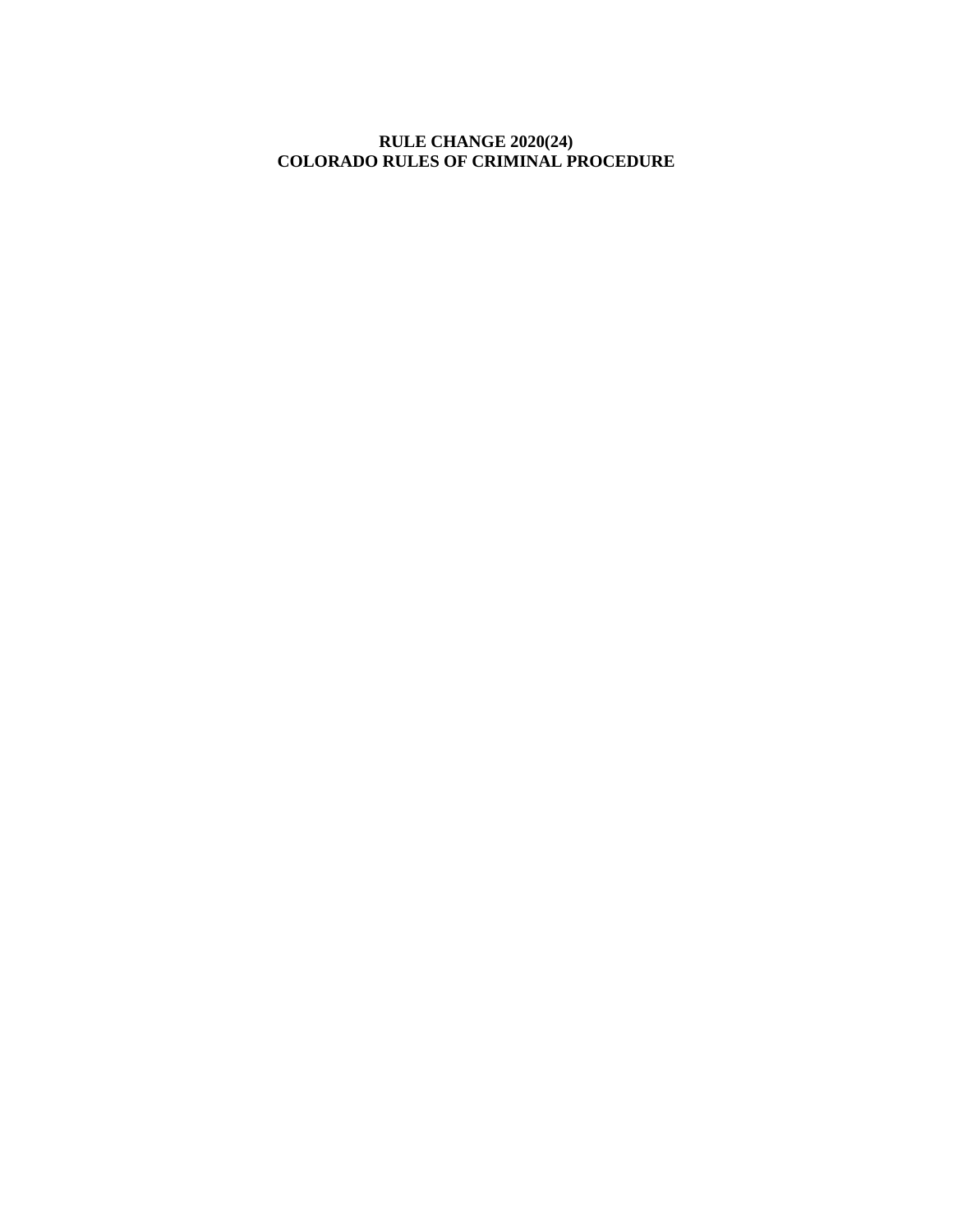## **Rule 24. Trial Jurors**

 $(a) - (c)(3)$  [NO CHANGE]

(4) At any time before trial, upon motion by a party or on its own motion, the court may declare a mistrial in a case on the ground that a fair jury pool cannot be safely assembled in that particular case due to a public health crisis or limitations brought about by such crisis. A declaration of a mistrial under this paragraph must be supported by specific findings.

 $(d)-(g)$  [NO CHANGE]

Committee Comment [NO CHANGE]

## **Rule 24. Trial Jurors**

 $(a) - (c)(3)$  [NO CHANGE]

(4) At any time before trial, upon motion by a party or on its own motion, the court may declare a mistrial in a case on the ground that a fair jury pool cannot be safely assembled in that particular case due to a public health crisis or limitations brought about by such crisis. A declaration of a mistrial under this paragraph must be supported by specific findings.

 $(d)-(g)$  [NO CHANGE]

Committee Comment [NO CHANGE]